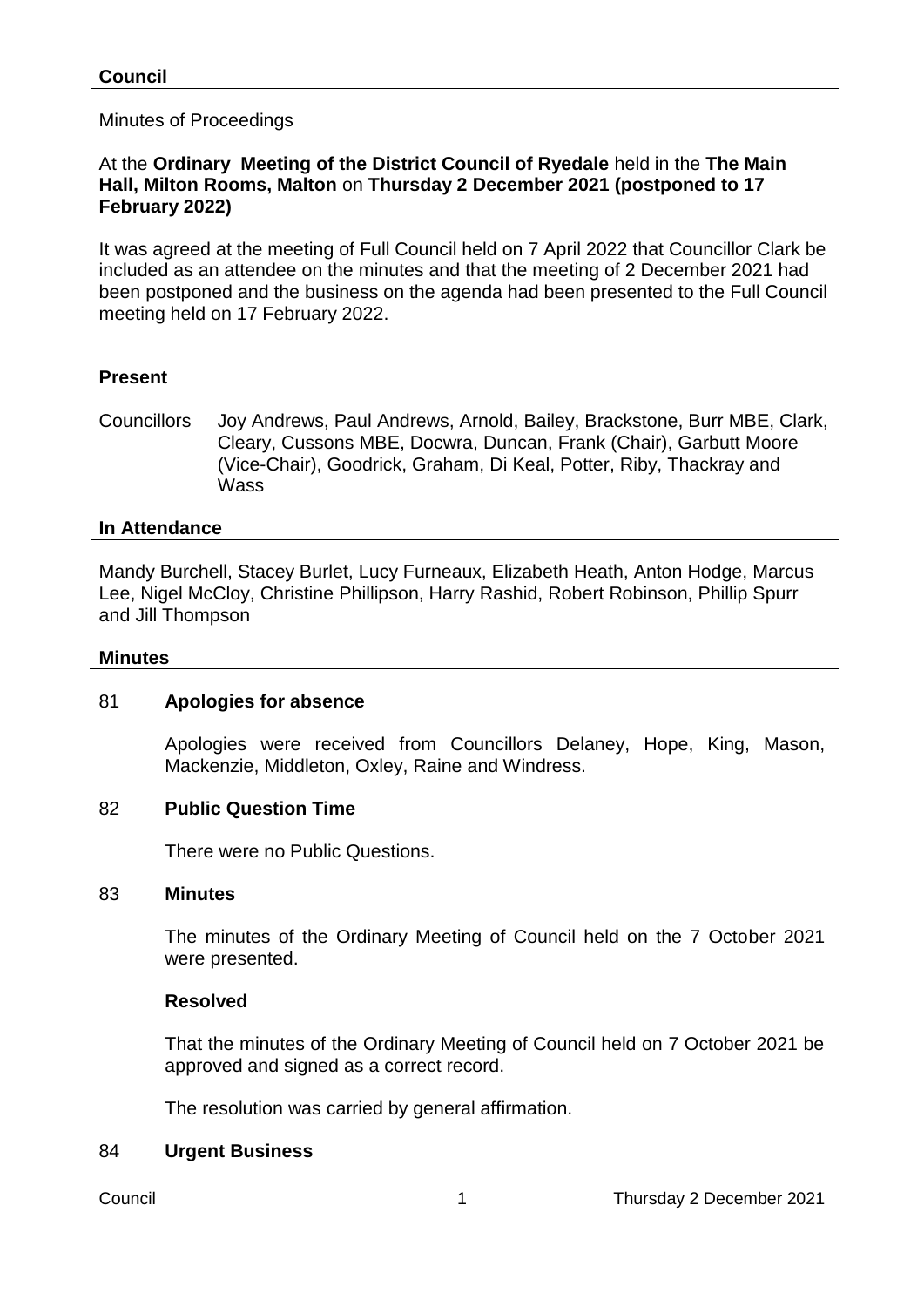There were no items of urgent business.

## 85 **Declarations of Interest**

The Chair advised that the declarations of all Members of North Yorkshire County Council would be taken as given.

Councillor Goodrick declared a personal non pecuniary interest as a Member of the Howardian Hills Area of Outstanding Natural Beauty.

There were no further declarations of interest.

#### 86 **Announcements**

The Chair welcomed Councillor Clark to the Council.

The Chair thanked Councillor Raper for his service to The Council following his decision to retire.

The Chair made the following announcements:

"Martyn Barker, our Community Enforcement Officer won the Keep Britain Tidy Academy Enforcement Award. The announcement was made at the awards ceremony on Thursday 9 February.

Joe Kent at Streetscene has been recognised for his service delivery and hard work during COVID-19 and will get to pick up an award from the Queen at Buckingham Palace at the Royal Garden Party.

Marcus Lee, supported by Mark Smith and Amy Goy from the Revenues and Benefits team recently had an audit with Grant Thornton – and for five years in a row, received a 'certified' notification. Thanks should be noted to all of the Revenues and Benefits team in achieving consistently high standards.

Streetscene are celebrating being third in the country in a DEFRA league table (2020- 2021) for the least amount of fly-tipping incidents".

There were no announcements from the Chief Executive.

## 87 **To Receive any Questions submitted by Members Pursuant to Council Procedure Rule 10.2 (Questions on Notice at Full Council)**

There were no questions on notice submitted pursuant to Council Procedure Rule 10.2.

#### 88 **Appointment of a Member to the Policy and Resources Committee from the Liberal Group**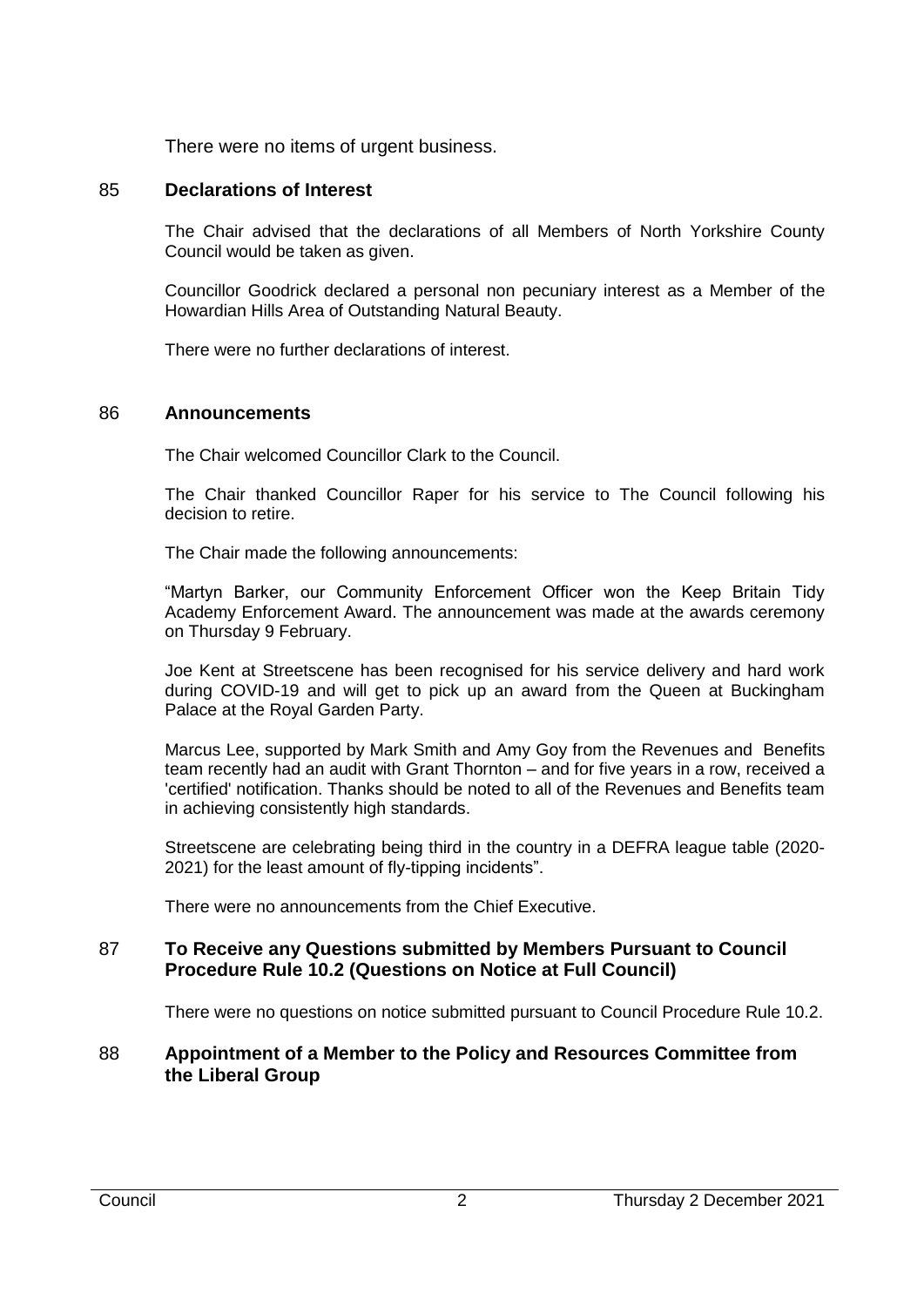It was moved by Councillor Potter and seconded by Councillor Wass that Councillor Clark be appointed as a substantive member of the Policy and Resources Committee from the Independent Group.

Upon being put to the vote the motion was carried.

## **Resolved**

That Councillor Clark be appointed a substantive member of the Policy and Resources Committee from the Independent Group.

The motion was carried by general affirmation

#### 89 **To consider for Approval the Recommendations in respect of the following Part 'B' Committee Items:**

# 90 **Review of Taxi and Private Hire Policy**

It was moved by Councillor Cleary and seconded by Councillor Potter that the revised Taxi and Private Hire policy be adopted.

Upon being put to the vote the motion was carried.

## **Resolved**

That Council adopt the revised Taxi and Private hire policy.

# **Voting record**

19 For 1 Abstention

# **Recorded Vote**

For

Councillors J Andrews, Arnold, Bailey, Brackstone, Burr, Clark, Cleary, Cussons, Docwra, Duncan, Frank, Garbutt-Moore, Goodrick, Graham, Keal, Potter, Riby, Thackray and Wass. **Abstention** Councillor P Andrews.

# 91 **Localisation of Council Tax Support 2022/2023 Scheme**

It was moved by Councillor Keal and seconded by Councillor Burr that the following recommendations be approved and adopted

(i) a Local Council Tax Support Scheme for 2022/2023 which is unchanged from 2021/2022; and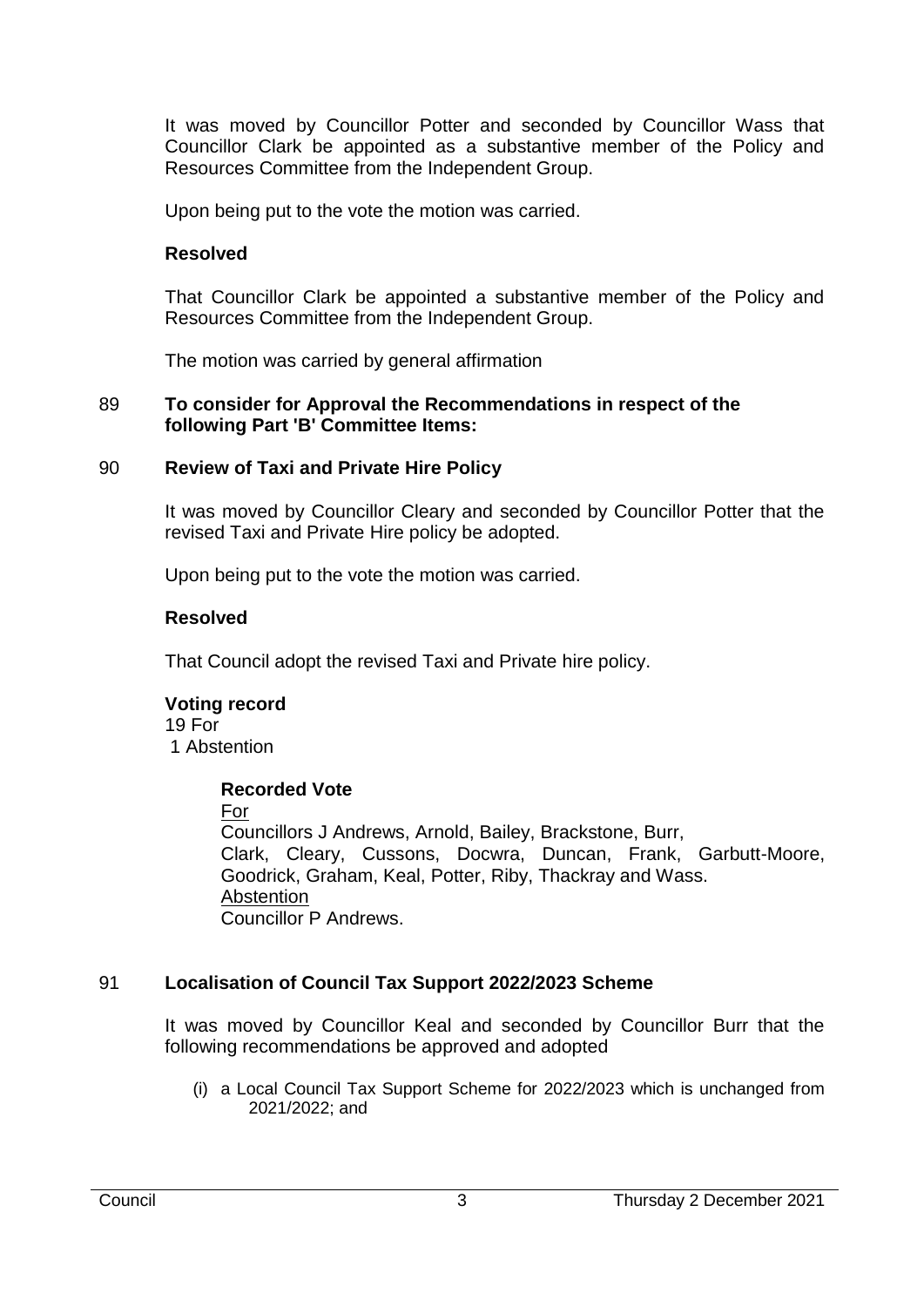(ii) to authorise the Section 151 Officer in consultation with the Chair of Policy and Resources Committee to undertake the necessary consultation work to design a scheme for 2023/2024.

Upon being put to the vote the motion was carried.

# **Resolved**

That Council approves

- (i) a Local Council Tax Support Scheme for 2022/2023 which is unchanged from 2021/2022; and
- (ii) to authorise the Section 151 Officer in consultation with the Chair of Policy and Resources Committee to undertake the necessary consultation work to design a scheme for 2023/2024.

# **Voting record**

Unanimous

.

# 92 **Ryedale's Financial Strategy 2021-25**

This report was superseded by a subsequent report that was dealt with at the second meeting held on 17 February 2022 and considered accordingly.

# 93 **Revenue and Capital Budget Monitoring - Q2 2021/22**

This report was superseded by a subsequent report that was dealt with at the second meeting held on 17 February 2022 and considered accordingly.

# 94 **Council Performance - Quarter 2 2021-2022**

It was moved by Councillor Keal and seconded by Councillor Burr that Council notes the progress report.

Upon being put to the vote the motion was carried.

# **Resolved**

That Council notes the progress report.

The motion was carried by general affirmation.

# 95 **Motions on Notice Submitted Pursuant to Council Procedure Rule 11**

# 96 **Proposed by Councillor Middleton and seconded by Councillor Garbutt Moore**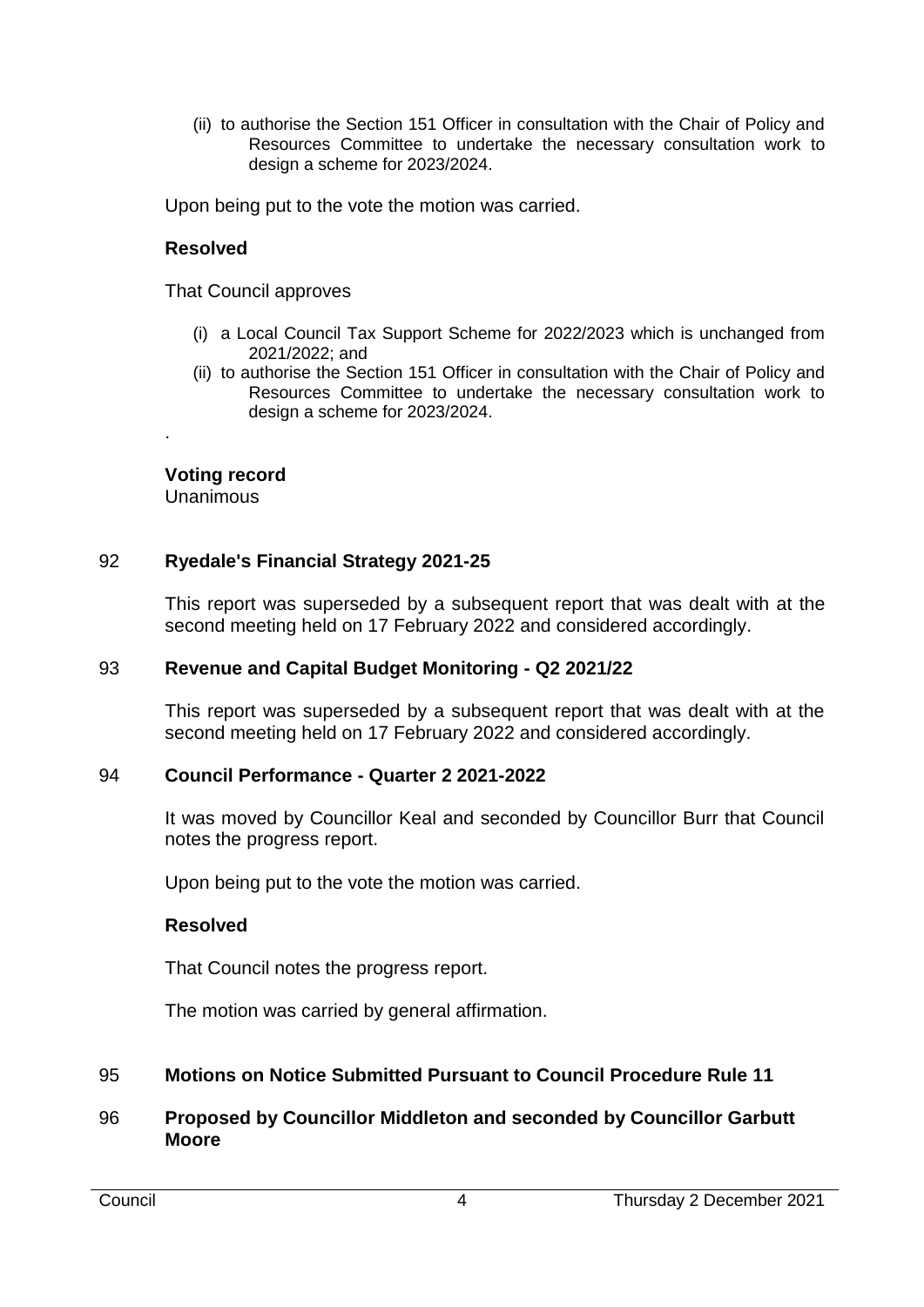*"East Riding Council wants to see the Wolds recognised as part of the Government's 2020 pledge to increase the number of Areas of Outstanding Natural Beauty (AONB) and National Parks in England.*

*As a large part of the Wolds sits within in Ryedale, Ryedale District Council fully endorse the bid by East Riding Council and RDC Officers will work with East Riding to ensure the bid is successful which will have benefits protecting the environment while supporting the economy."*

The recommendation from P&R is

To delete the wording in the second sentence after "Ryedale District Council" and replace with:

*"Therefore resolves*

- *(i) Ryedale District Council support in principle, the designation of a new AONB covering the Yorkshire Wolds.*
- *(ii) Ryedale District Council note the purpose and key stages of the 'Yorkshire Wolds Designation Project'.*
- *(iii) Local affected ward members represent Ryedale District Council at consultation meetings and briefings which will be held specifically for local politicians."*

The amended motion proposed by Councillor Garbutt-Moore and seconded by Councillor Keal then read

*"East Riding Council wants to see the Wolds recognised as part of the Government's 2020 pledge to increase the number of Areas of Outstanding Natural Beauty (AONB) and National Parks in England.*

*As a large part of the Wolds sits within in Ryedale,*

- *(i) Ryedale District Council support in principle, the designation of a new AONB covering the Yorkshire Wolds*
- *(ii) Ryedale District Council note the purpose and key stages of the 'Yorkshire Wolds Designation Project'.*
- *(iii) Local affected ward members represent Ryedale District Council at consultation meetings and briefings which will be held specifically for local politicians."*

Upon being out to the vote the motion was carried.

#### **Resolved**

East Riding Council wants to see the Wolds recognised as part of the Government's 2020 pledge to increase the number of Areas of Outstanding Natural Beauty (AONB) and National Parks in England.

As a large part of the Wolds sits within in Ryedale,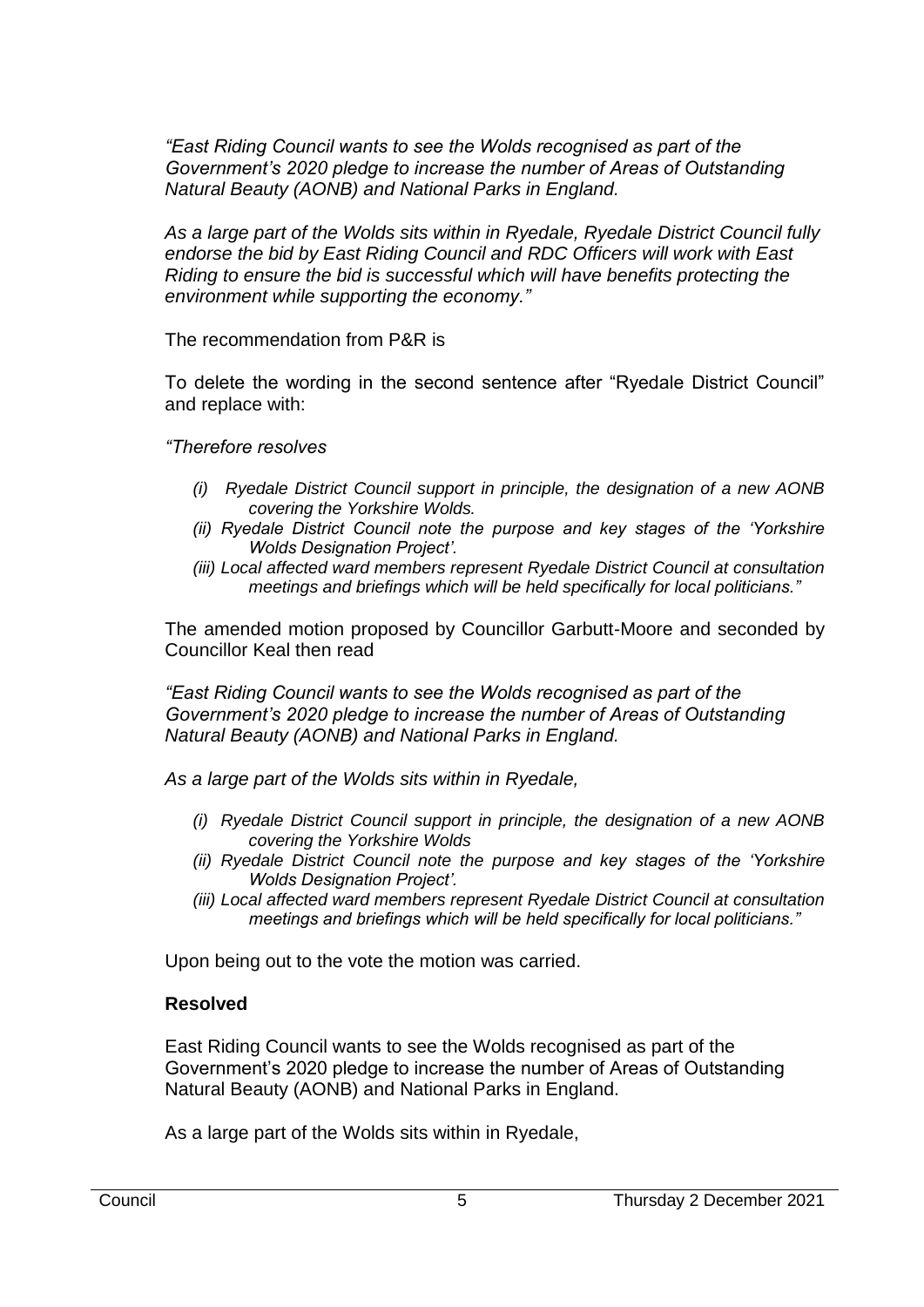- (i) Ryedale District Council support in principle, the designation of a new AONB covering the Yorkshire Wolds
- (ii) Ryedale District Council note the purpose and key stages of the 'Yorkshire Wolds Designation Project'.
- (iii) Local affected ward members represent Ryedale District Council at consultation meetings and briefings which will be held specifically for local politicians."

# **Voting Record**

Carried by general affirmation.

# 97 **Proposed by Councillor P Andrews and seconded by Councillor Burr**

*"This Council requires Officers to investigate options and opportunities for Member engagement in air quality work (including the work of the Ryedale District Council Air Quality Steering Group), in liaison with the County Council, and report back to the next meeting of P&R Committee."*

The recommendation from P&R is that

(i) the motion is amended, as detailed in paragraph 2.2 of the report, to read as follows:

*"This Council agrees to appoint a Local District Councillor to attend future meetings of the Air Quality Steering Group."*

(ii) that the amended motion is approved and a Local District Councillor is appointed to attend future meetings of the Air Quality Steering Group.

The amended motion proposed by Councillor Andrews and seconded by Councillor Burr then read

*"This Council agrees to appoint a Local District Councillor to attend future meetings of the Air Quality Steering Group."*

Upon being put to the vote the motion was carried.

# **Resolved**

This Council agrees to appoint a Local District Councillor to attend future meetings of the Air Quality Steering Group.

#### **Voting Record** Unanimous.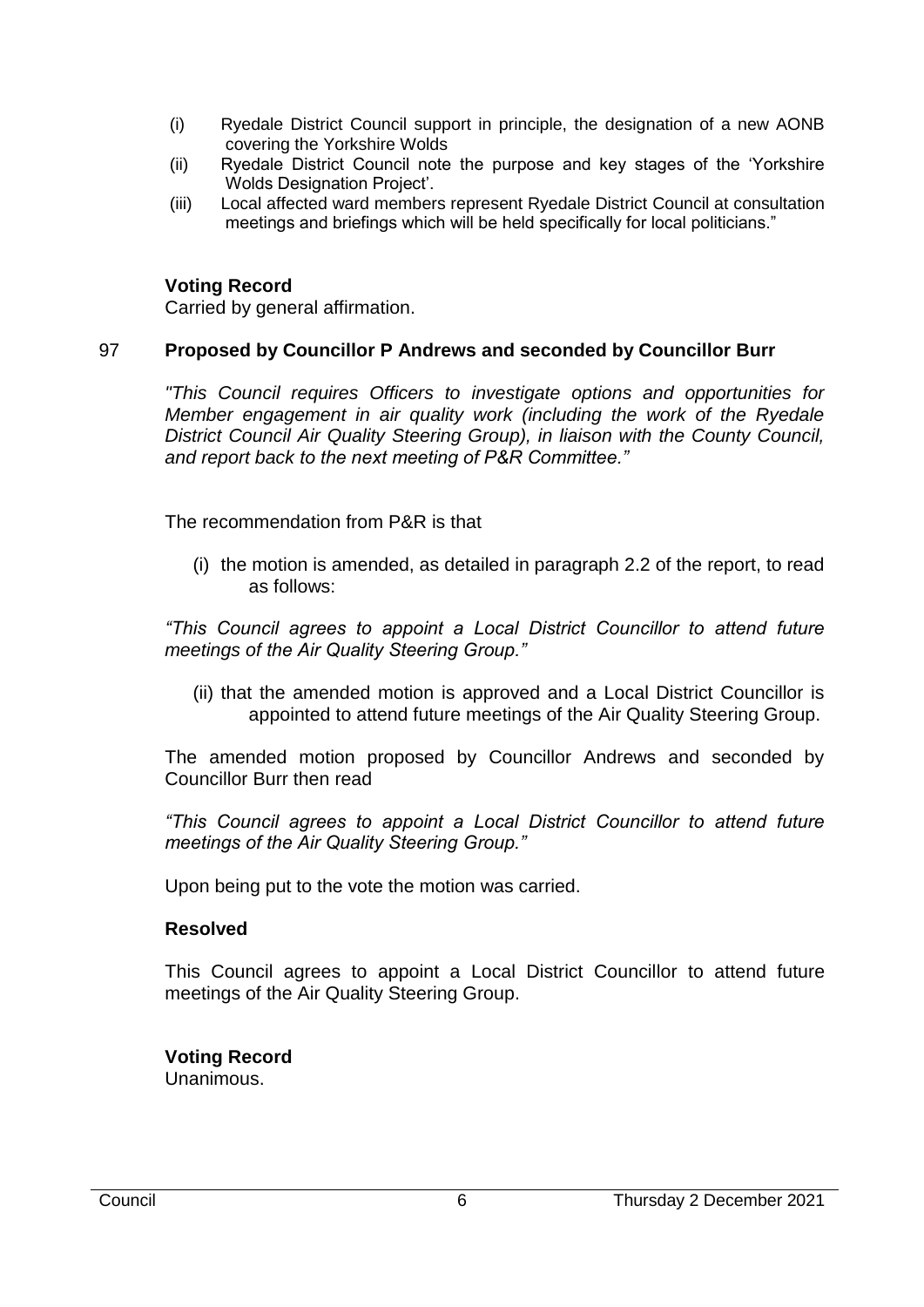Councillor Paul Andrews proposed and Councillor Burr seconded that Councillor Thackray be appointed as the representative to the Air Quality Steering Group.

Upon being put to the vote the motion was carried.

#### **Resolved**

That Councillor Thackray be appointed as the representative to the Air Quality Steering Group

#### **Voting record**.

Carried by general affirmation

## 98 **Proposed by Councillor P Andrews and seconded by Councillor Burr**

*"The Council resolves to engage consultants to take the Council and the public through the revision of the Ryedale Plan, the Consultant to be appointed by the Programme Director (Economic Development, Business and Partnerships) in consultation with the Chairs of Planning and P&R)."*

Councillor Paul Andrews altered the motion with consent of the seconder and the meeting as follows:

To substitute the tabled motion with

*"Members of the Local Plan Working Party work with Officers to agree the specification and quality criteria required for the procurement of consultants to act as critical friends,* 

*advise members of the working party and officers on strategic policy options and climate change policies and to prepare necessary technical evidence."*

Upon being put to the vote the motion was carried.

#### **Resolved**

Members of the Local Plan Working Party work with Officers to agree the specification and quality criteria required for the procurement of consultants to act as critical friends,

advise members of the working party and officers on strategic policy options and climate change policies and to prepare necessary technical evidence.

#### **Voting record**

12 For 4 Against 4 Abstentions

> **Recorded vote** For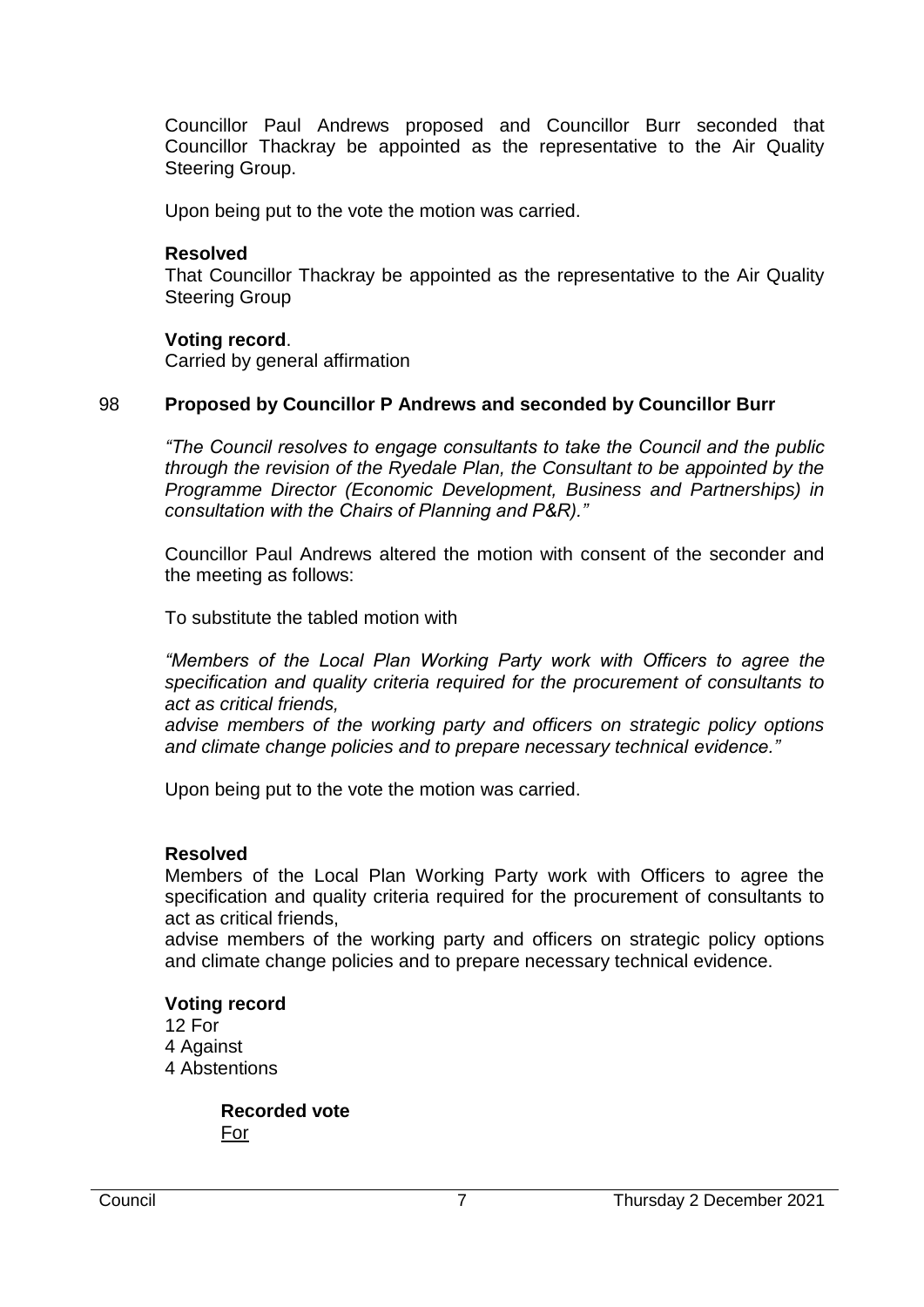Councillors J Andrews, P Andrews, Brackstone, Burr, Clark, Cleary, Cussons, Keal, Potter, Riby, Thackray and Wass. Against Councillors Bailey, Docwra, Duncan and Garbutt-Moore. **Abstentions** Councillors Arnold, Frank, Goodrick and Graham.

# 99 **Proposed by Councillor Duncan and seconded by Councillor Mackenzie**

*"Pursuant to Council Procedure Rule 23.1, the Council hereby suspends Council Procedure Rule 11.4 to allow debate of the following motion at the meeting, without automatically standing referred to committee, given the urgency of the subject matter and the high level of concern amongst the Ryedale community."*

Upon being put to the vote the motion was lost.

## **Voting Record**

6 For 12 Against 2 Abstentions

## **Recorded vote**

For Councillors Bailey, Cleary, Docwra, Duncan, Garbutt-Moore and Graham. **Against** Councillors J Andrews, P Andrews, Arnold, Brackstone, Clark, Cussons, Frank, Goodrick, Keal, Potter, Riby and Wass. **Abstentions** Councillors Burr and Thackray.

# 100 **Proposed by Councillor Duncan and seconded by Councillor Mackenzie**

*"(i) The Council resolves to support the reopening of Norton Skate Park as soon as possible given the importance of the asset to the community in Norton, Malton and Ryedale generally.*

*(ii) The Council resolves also to support the retention and renovation of the half pipe.*

*(iii) To aid in achieving the above, the Council resolves to make available to Norton Town Council (or a relevant community interest organisation) up to £50,000\* of capital funding towards any necessary works.*

*\*This maximum figure has been put forward following discussion with skate park campaigners. Ryedale District Council officers should liaise with Norton Town Council to (a) determine the precise contribution needed for the works and (b)*